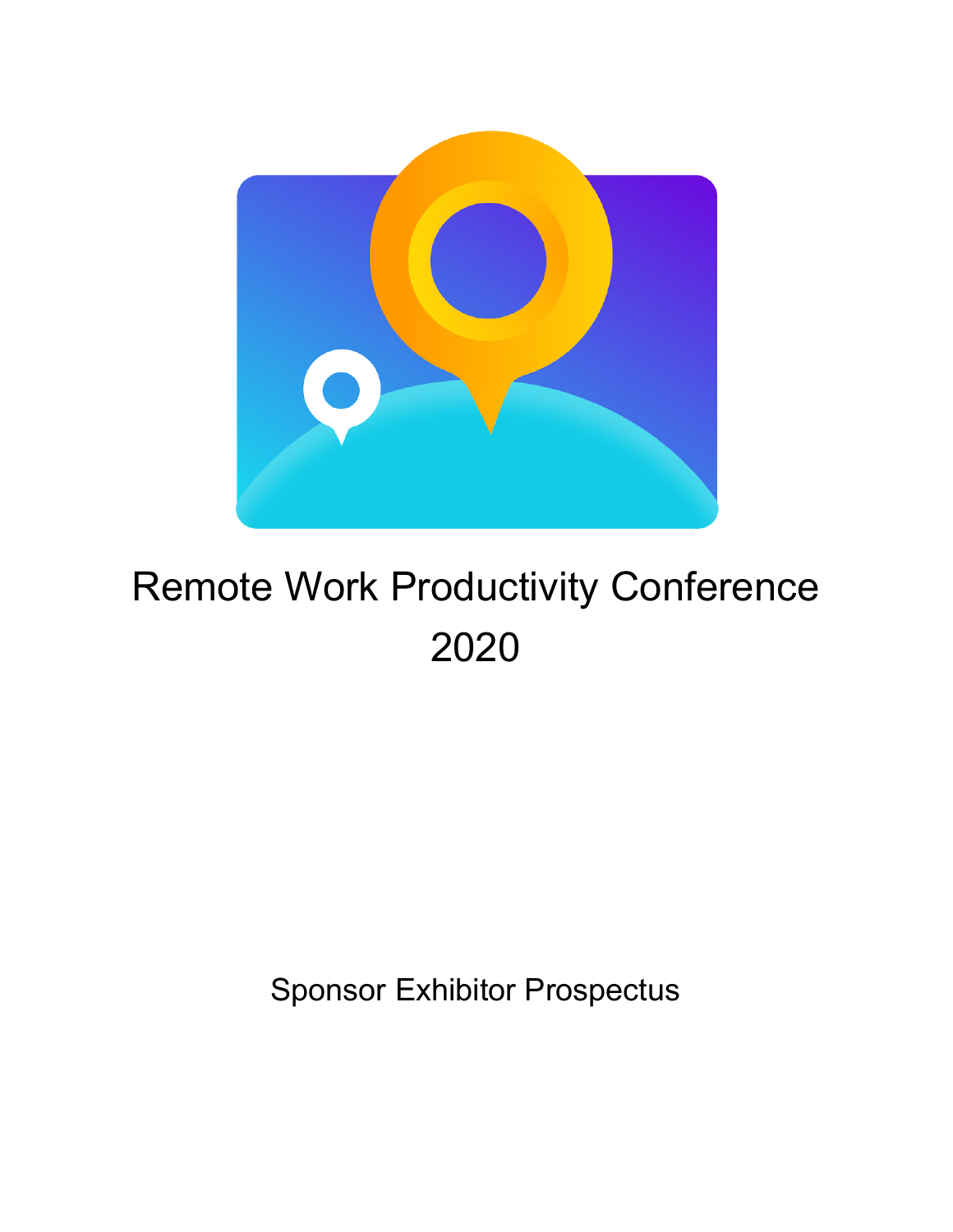

## The live, remote conference for becoming more productive while working virtually

The world has changed. But that change started long before the COVID-19 pandemic struck the world. The dynamics of working for governments, businesses and organizations has been changing from being in the office as a sign of being productive to many new hybrid options—ranging working from home once in a while to full-time digital nomadic lifestyles. And, the most forward-thinking employers are measuring individual and team productivity based on performance results while their staff work from anywhere.

The profound shift is based on many factors, but one important understanding arises: remote workers must upskill and reskill for this new personal productivity practices of remote work. That's the mission of Remote Work Productivity Conference! We bring you a timely, practical day full of real-time, virtual learning sessions with experts across the spectrum on being productive when working remotely.

At the conference, we have:

- **● Three tracks with approximately 30 live, expert-led sessions**
- **Exhibit Hall** with Sponsor Exhibitors from all over the world demonstrating their productivity products and services
- **Mentor Hall** with seasoned remote workers helping out throughout the event (think of it as an open Genius Bar for attendees)
- **Networking Lounge** for attendees to engage with one another in real-time throughout and after the conference, including a video networking event at the end of the conference
- **RemoProdContest 2020** will giveaway thousands of dollars in prizes to attendees
- **Briefcase** will contain all the conference goodies given by our Speakers and Sponsor **Exhibitors**

### Who is attending Remote Work Productivity Conference?

Remote Work Productivity Conference is catering to professionals and executives across all industries that are interested in topics related to the strategies, technology and collaboration for working remotely.

We encourage all involved to market to their own audiences who would be interested in the theme of remote work productivity, while we will be advertising to those audiences across multiple channels.